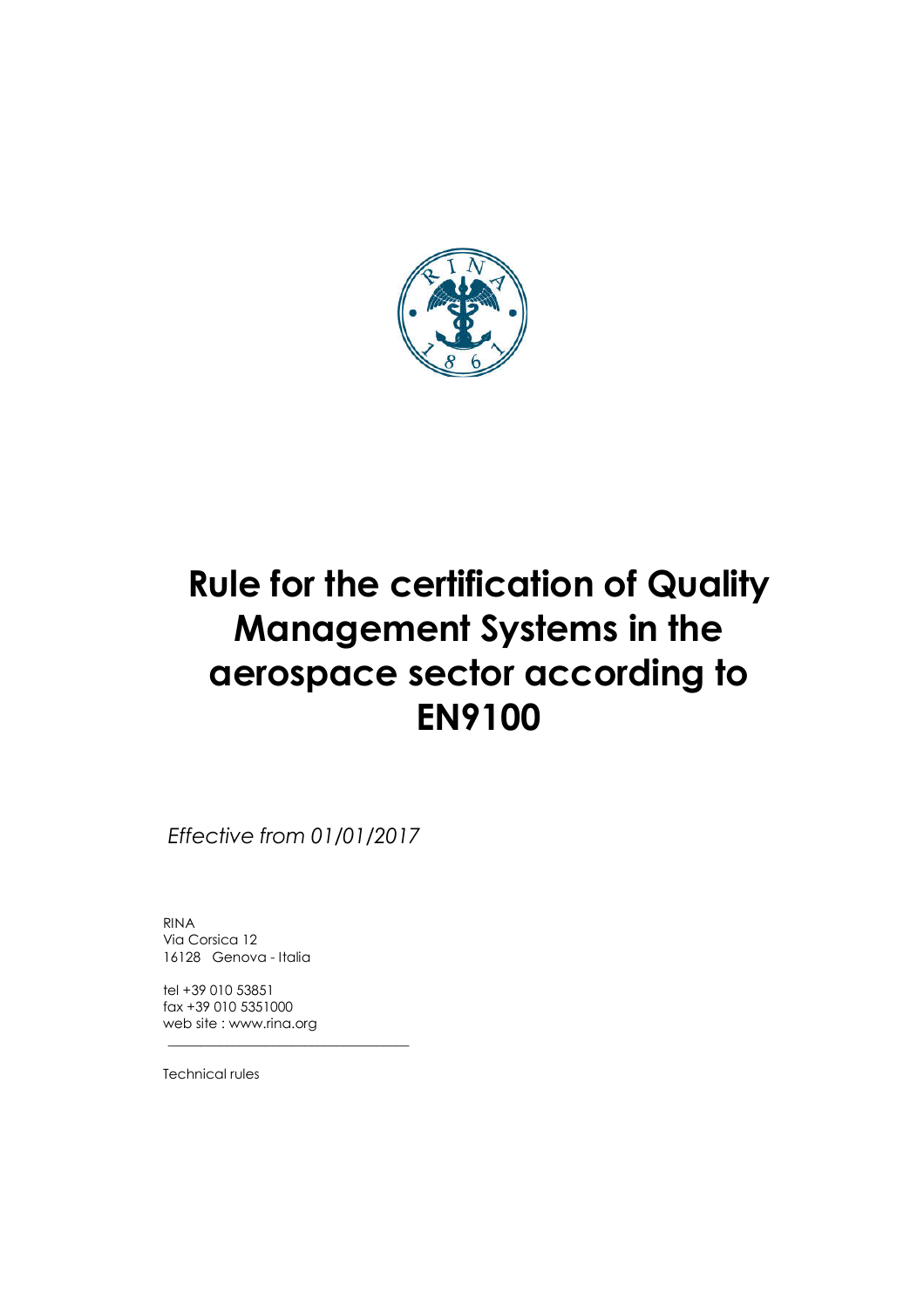

This rule is divided into 3 sections depending on the requested certification service:

Section 1: Rule for the certification of Quality Management Systems according to EN9100 series 2016 standards.

Section 2:

Rule for the certification of Quality Management Systems according to EN9100 series 2009 standards.

Section 3: Transition of certification from EN9100 series 2009 to series 2016 standards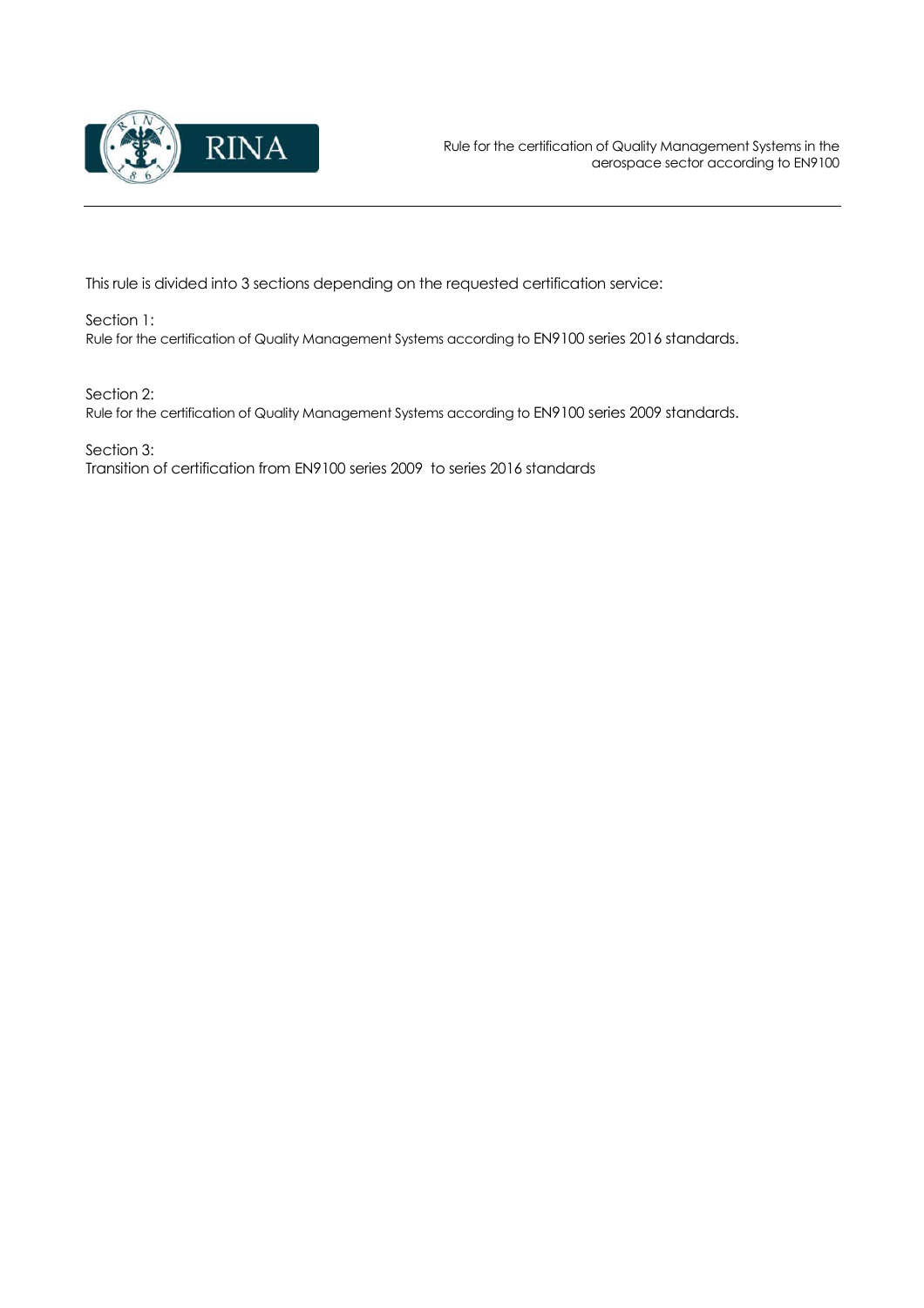

## CONTENTS

| SECTION 1: CERTIFICATION OF QUALITY MANAGEMENT SYSTEMS ACCORDING TO EN9100 SERIES 2016       |  |
|----------------------------------------------------------------------------------------------|--|
|                                                                                              |  |
|                                                                                              |  |
|                                                                                              |  |
|                                                                                              |  |
|                                                                                              |  |
|                                                                                              |  |
| CHAPTER 9 SPECIAL REQUIREMENTS FOR MULTI-SITE ORGANISATIONS (MULTIPLE SITE, CAMPUS, COMPLEX, |  |
|                                                                                              |  |
|                                                                                              |  |
|                                                                                              |  |
|                                                                                              |  |
| SECTION 2: RULE FOR THE CERTIFICATION OF QUALITY MANAGEMENT SYSTEMS ACCORDING TO EN9100      |  |
|                                                                                              |  |
| SECTION 3: TRANSITION OF CERTIFICATION FROM EN9100 SERIES 2009 TO SERIES 2016 STANDARDS  13  |  |
|                                                                                              |  |
|                                                                                              |  |
|                                                                                              |  |
| A.3 - ISSUE OF THE CERTIFICATE IN CONFORMITY WITH EN9100 SERIES 2016 STANDARDS  14           |  |
| A.4 - VALIDITY OF THE CERTIFICATES IN CONFORMITY WITH EN9100 SERIES 2009 STANDARDS14         |  |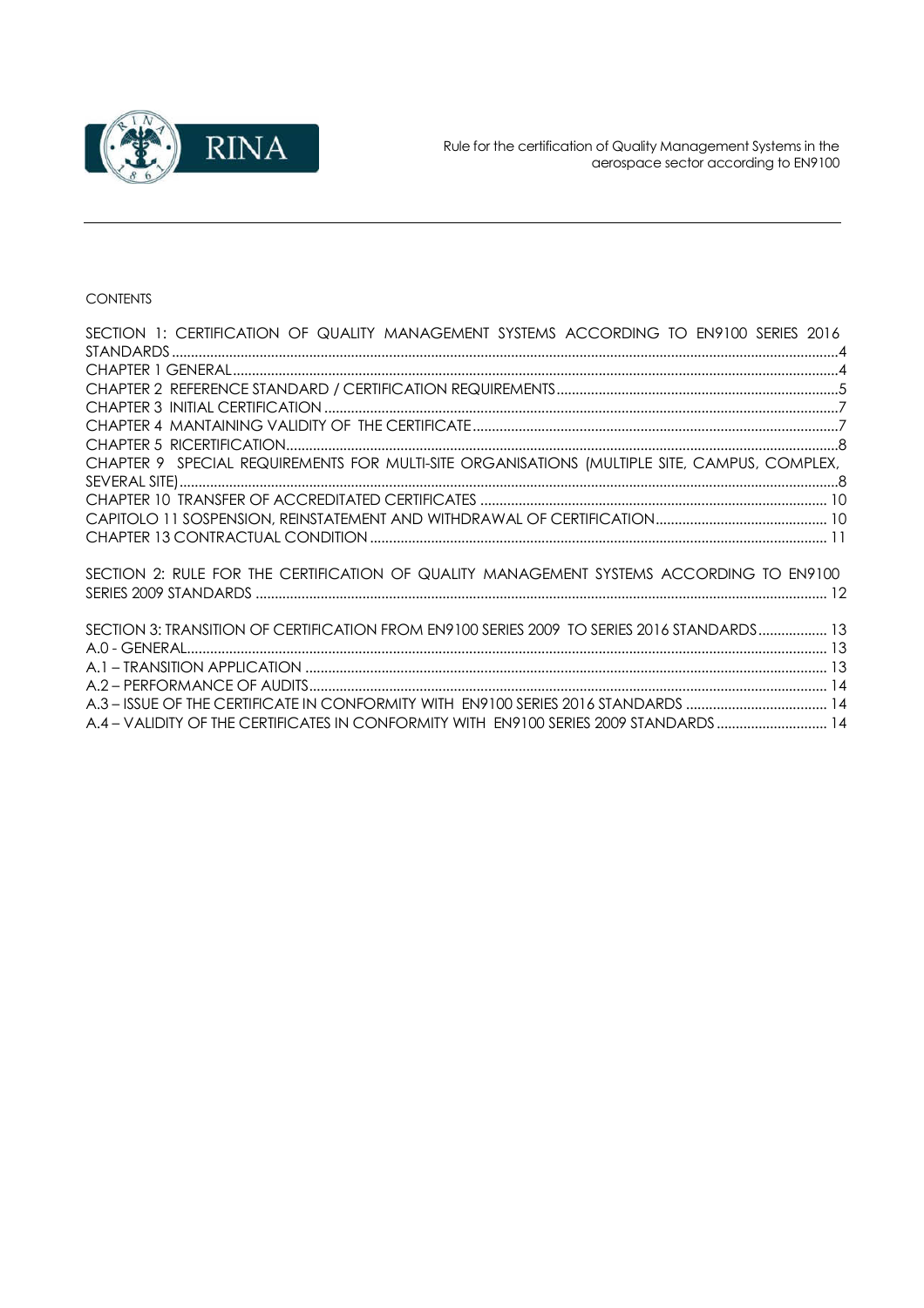

Section 1: Certification of Quality Management Systems according to EN9100 Series 2016 standards

## SECTION 1: CERTIFICATION OF QUALITY MANAGEMENT SYSTEMS ACCORDING TO EN9100 SERIES 2016 STANDARDS

## CHAPTER 1 **GENERAL**

#### 1.1

These Rules define the additional and/or substitutive procedures applied by RINA for the certification of Automotive Management Systems in relation to what is already defined in the

General Rules for the Certification of Management Systems

The paragraphs of these Rules refer to (and maintain the same numbering of) the corresponding paragraphs of the General Rules for the Certification of Management Systems for which changes and/or additions have been made.

For any issues not covered in this document, reference should be made to:

- General contract conditions governing system, product and staff
- EN9104-001:2013
- AS 9101 F
- Resolution issued by IAQG and available on www.sae.org
- RT-18 ACCREDIA

#### 1.2

RINA issues certification in accordance with the requirements of the ISO/IEC 17021:2011 Standard to organizations whose Management System has been recognized as fully conforming to all the requirements of the:

EN 9100 series 2016.

The above certificates can be issued both independently and as supplements to ISO 9001:2015 certificates.

If an organisation that is already certified to ISO 9001 requests certification according to the EN 9100 scheme, all the processes must be fully audited on site from an airworthiness point of view. It is therefore not permitted for just the additional requirements with respect to ISO 9001 to be audited.

#### 1.3

Certification is open to all organisations working in the aerospace, space and defence sectors and does not depend on whether they belong to an association or group but just on the type of activity they perform.

The "aerospace sector" (pursuant to the EN 9104 series of Standards) means the entire supply chain concerning the design, development, production, distribution, installation, maintenance and servicing of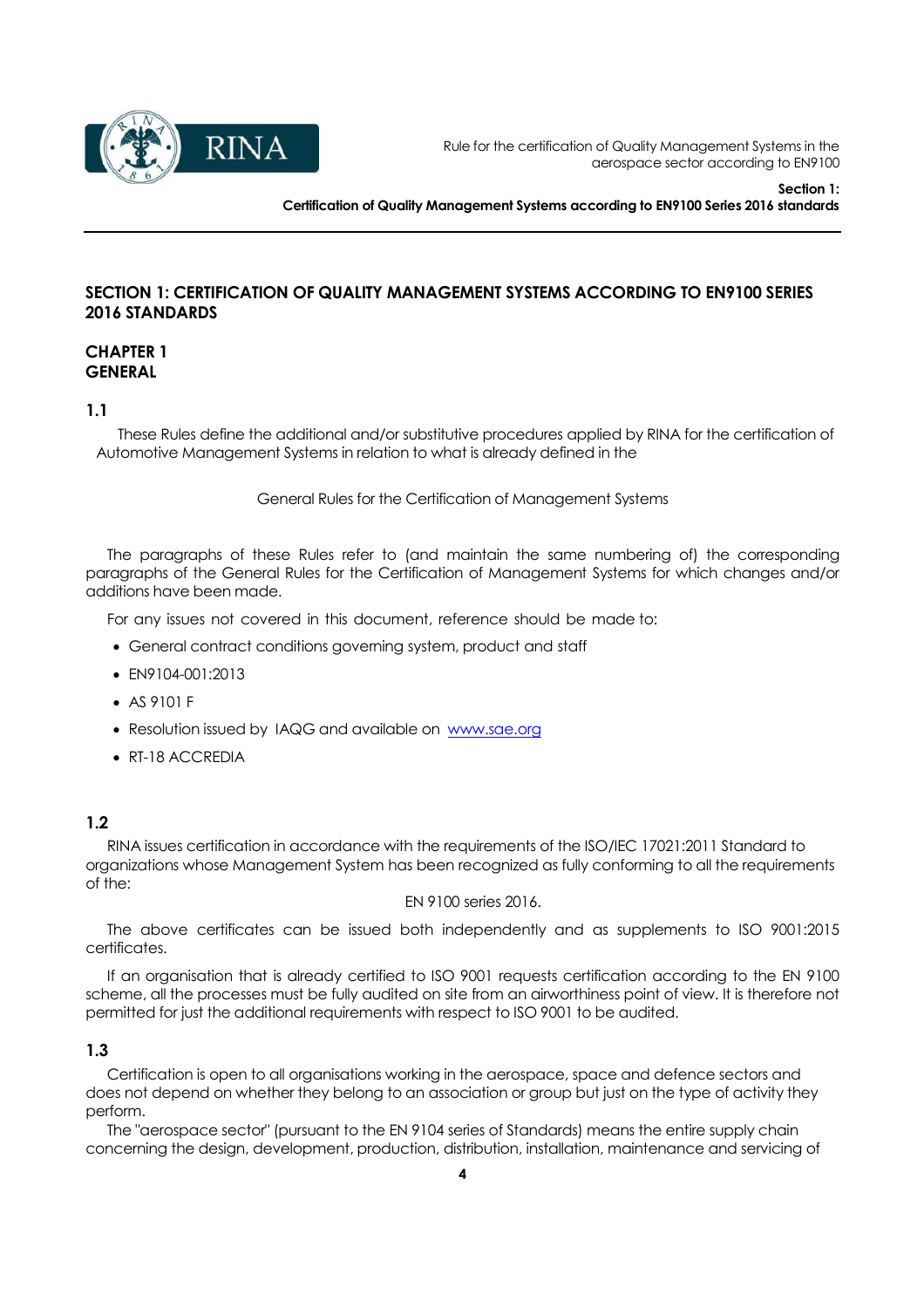

Section 1: Certification of Quality Management Systems according to EN9100 Series 2016 standards

products used in aerospace and/or space and/or defence applications. In particular, the reference standards for certification according to the EN 9100 scheme are as follows:

- EN 9100 Quality Management Systems Model for quality assurance in design, development, production, installation and servicing: standard applicable to organisations which design, develop and produce any type of system/component for the aerospace sector, including installation and servicing (i.e.: design and construction of aircraft, helicopters and any of their components/parts/systems)
- EN 9110 Quality Management Systems Model for quality assurance applicable to maintenance organisations: standard applicable to organisations which undertake maintenance in the aerospace sector (i.e.: maintenance of aircraft and their parts, helicopters and their parts, etc.)
- EN 9120 Quality Management Systems Requirements for stockist distributors: standard applicable to organisations which distribute/sell parts, components, materials to clients in the aerospace sector.

#### 1.6

The body guaranteeing the certificates issued by RINA (Accreditation Body) may require its observers to take part in the audits performed by RINA in order to ascertain whether the auditing methods applied by RINA comply with the relative standards. As well as the presence of these observers, the organisation must also allow representatives of the civil and military authorities and/or of the client and/or of the ASD Aerospace and Defence Industries Association) /AIAD (Italian Industries Association for Aerospace, Systems and Defence) / CBMC (Certification Bodies Management Committee) to company RINA personnel during the audits. The participation of these observers is agreed in advance between RINA and the organisation. If the organisation refuses to accept the above, RINA will implement the certificate withdrawal process.

#### 1.7

The terminology used in these Rules is the one indicated in the ISO 9000 UNI CEI EN ISO/IEC 17000 and EN9104-001:2013 standards.

## CHAPTER 2 REFERENCE STANDARD / CERTIFICATION REQUIREMENTS

## 2.1

To obtain RINA certification, a Quality Management System, as far as applicable in relation to the type of product or service in question, must satisfy, both initially and in the long run, the requirements of the reference scheme and those indicated in the following points of the present chapter, as well as the following requirements:

- RT-18 ACCREDIA Requirements for the accreditation of bodies undertaking certification of Quality Management Systems of companies in the aerospace, security and defence sectors;
- EN 9104 Aerospace series: Process requirements for aerospace quality management system certification/registration programmes;
- any specific requirements requested by the client

During its accreditation activities, in fact, RINA must abide by certain reference documents issued by the accreditation bodies. These documents can be obtained from RINA or directly from the accreditation bodies (consulting their Internet sites, for example).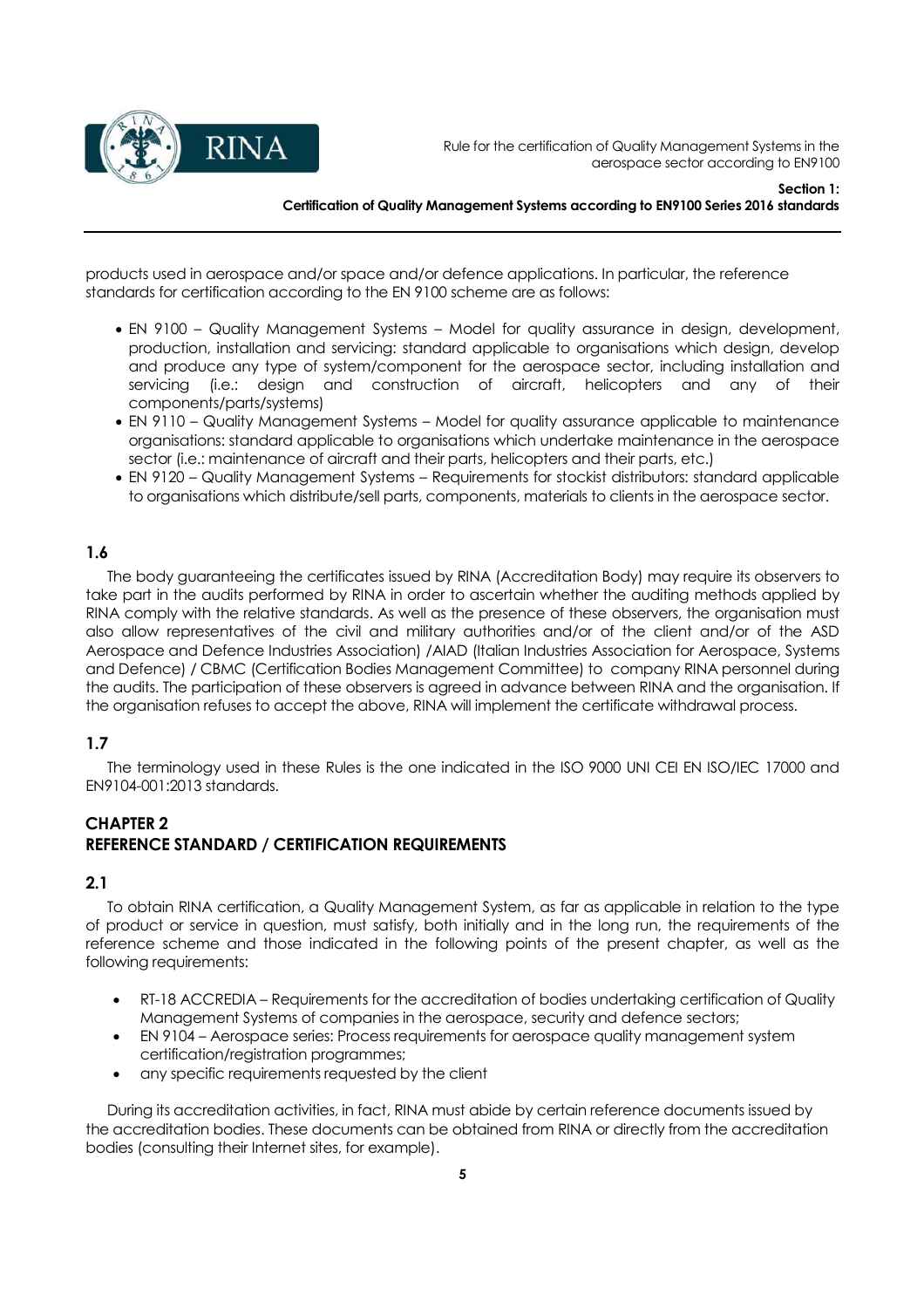

## 2.2

In particular, in order to obtain Quality Management System certification in accordance to aerospace scheme, the organisation must:

2.2.1 Have established a Quality Management System and kept it active in total compliance with the requirements of the EN 9100 certification scheme. A Quality Management System is considered as being fully operative when:

- the internal audit system has been fully implemented and its effectiveness can be demonstrated;
- at least one complete management review of the management system has been carried out and documented,
- the objectives and processes required to obtain results in agreement with client requirements and company policy have been defined,
- these processes have been developed,
- monitoring activities and measurements of the processes and products with respect to the policy, the product objectives and requirements have been performed and registered for at least 12 months,
- actions have been implemented to promote continual process improvement and guarantee constancy in production methods and in the quality of the products or services supplied,
- an analysis has been made of the critical nature of the product and the job, as well as of the relative processes, activities and/or production processes that can affect the full conformity of the product (these preventive risk assessments should at least follow the method proposed by EN 9134). This approach makes it possible to identify the possible dangers deriving from anomalies and define the most appropriate control system, on the basis of the potential effect of these anomalies on safety, reliability and airworthiness requirements, and of the potential or measured frequency of occurrence. The relative operative controls, including audit activities, technical and instrumental checks, as well as the relative registrations, required to manage risk factors must be defined on the basis of this analysis.

## 2.3

Conformity of the Management System with the reference standard is verified by means of an audit programme comprising.

- an initial audit in two stages,
- a surveillance audit in the first year
- a surveillance audit in the second year
- a certification renewal audit in the third year.

In particular, for the entire certification process and for subsequent surveillance and recertification audits, RINA will use lead auditors (AEA) and auditors (AA) qualified according to the EN 9104-3 standard.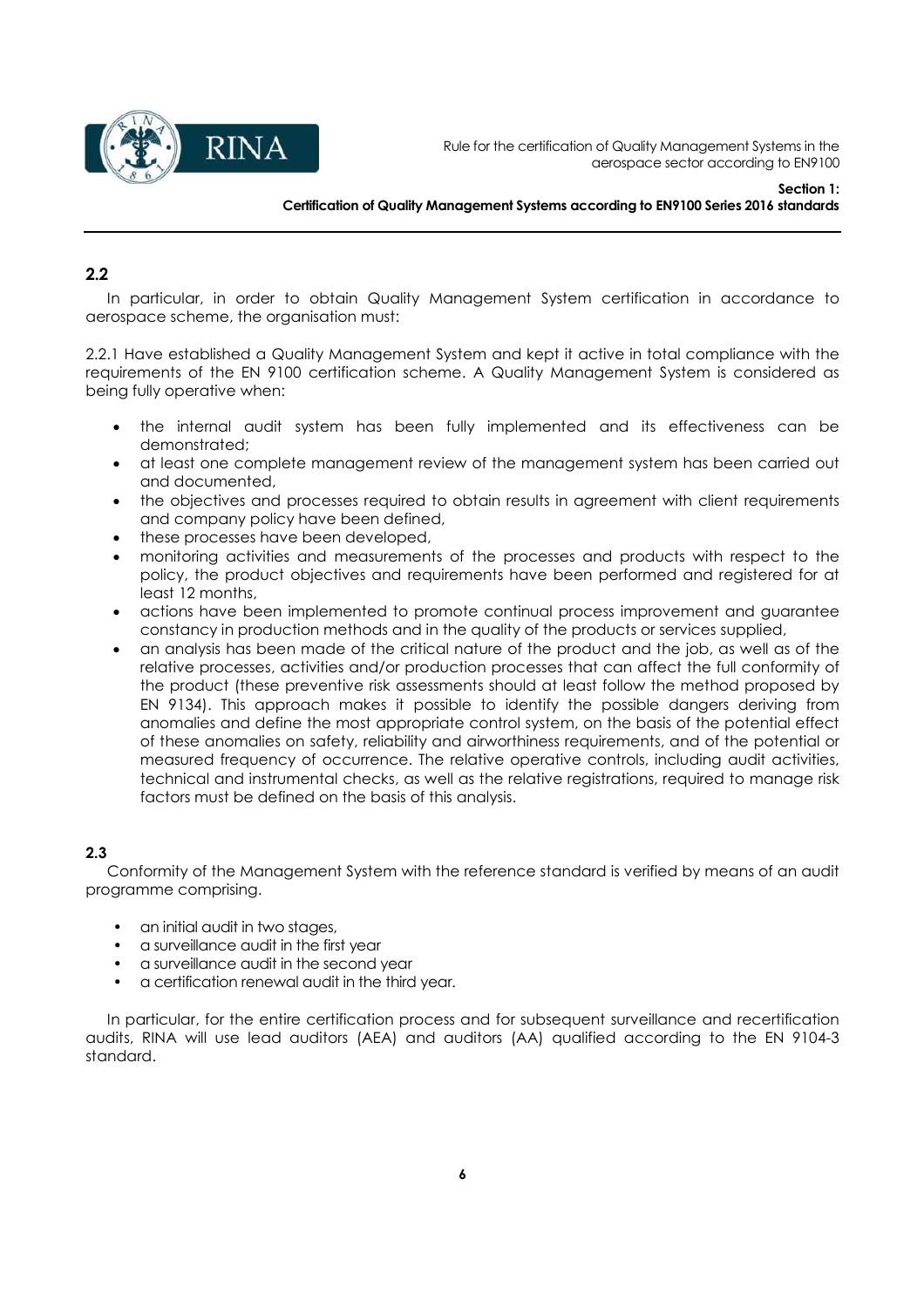

Section 1: Certification of Quality Management Systems according to EN9100 Series 2016 standards

#### CHAPTER 3 INITIAL CERTIFICATION

#### 3.5

The initial audit comprises two stages:

- Stage 1 audit performed at the organisation's site
- Stage 2 audit performed at the organisation's site

During the initial audit, the organisation must demonstrate that the Management System has been fully operational and that it effectively applies the system.

If any significant changes which would impact the management system occur, RINA can consider the need to repeat all or part of stage 1. In this case, RINA inform the Organisation if the results of stage 1 may lead to postponement or cancellation of stage 2.

#### 3.6

In addition to what is stated in section 3.5 of the General Rules for the Certification of Management Systems, the certification process is suspended if major or minor non conformities are found. If at least one or more major and/or minor non-conformities are found, a supplementary audit just be performed within three months in order to check that the proposed corrective action has been applied correctly and effectively; if this audit is successful the certification process is renewed.

Depending on the seriousness and number of findings, RINA may decide to perform a supplementary audit at organisation's site or conduct a documents review of the corrective action taken by the organisation.

If the supplementary audit for checking the proposed corrective action is not performed within three months from the stage 2 audit, RINA reserves the right to terminate the certification procedure and charge the time and money spent up until that moment. In such a case, if the Organisation wishes to proceed with RINA certification, it must submit a new application and repeat the certification procedure.

## CHAPTER 4 MANTAINING VALIDITY OF THE CERTIFICATE

#### 4.6

In addition to what is stated in section 4.6 of the General Rules for the Certification of Management Systems, If any non-conformities are found during the surveillance audits, RINA evaluates the management of these non-conformities as follows:

- if major non-conformities are found, the organisation is subjected to a supplementary audit within the deadline established by RINA, depending on the importance of the nonconformities, but always within three months from the surveillance audit;
- if minor non-conformities are found, the organisation may be subjected to a supplementary audit at the auditor's discretion and within the deadline established by RINA. The organisation must always send RINA written evidence to show it has effectively implemented the proposed corrective action and within 60 days from notification of the non-conformities.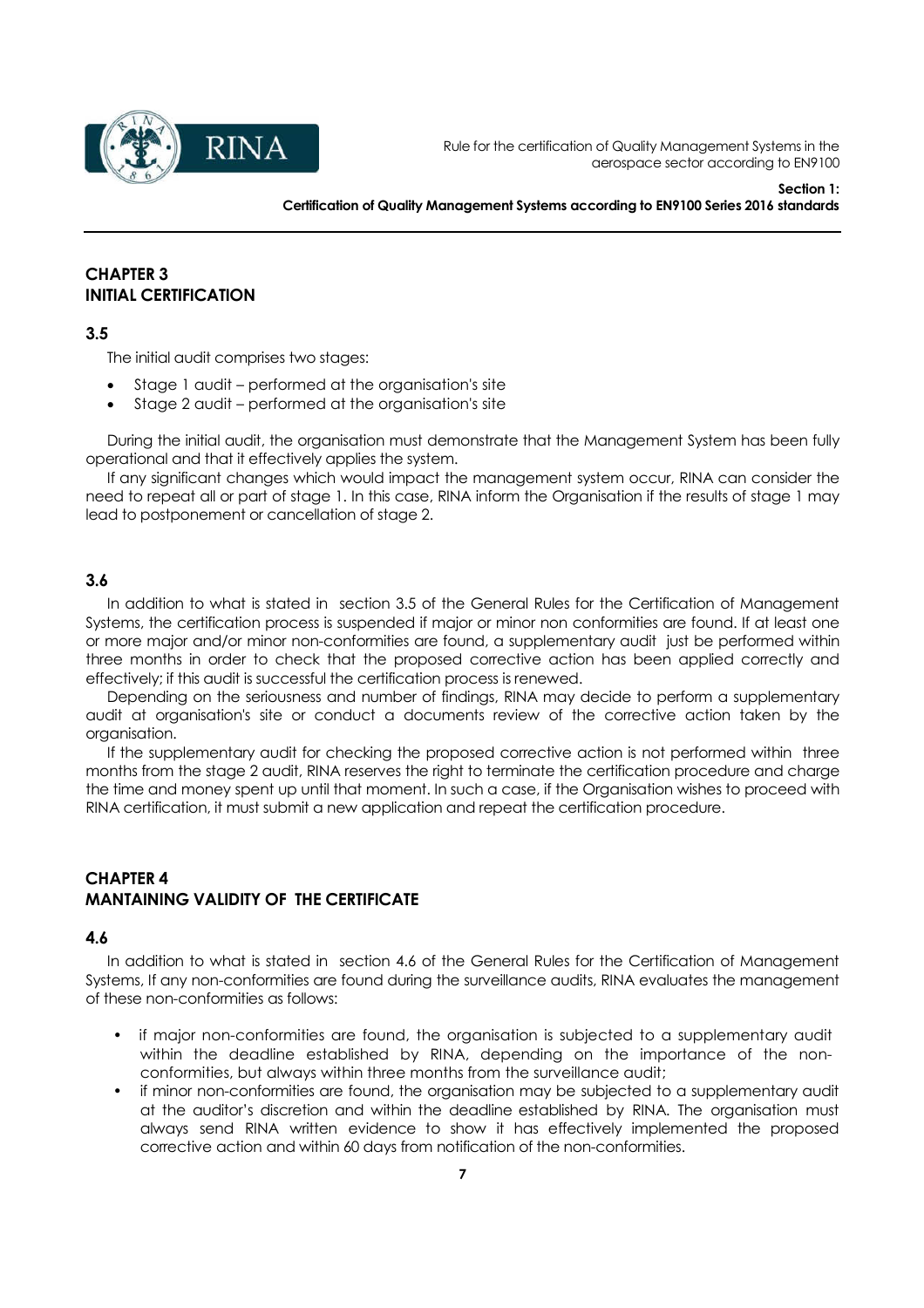

#### Section 1: Certification of Quality Management Systems according to EN9100 Series 2016 standards

Depending on the seriousness and number of findings, RINA may decide to perform a supplementary audit at the organisation's site or conduct a documents review of the corrective action taken by the organisation. If the non-conformities are not eliminated within the established times or if they do not assure the supplied products/services satisfy customer requirements and applicable law, RINA may suspend certification until these non-conformities have been eliminated and, in any case, as specified in point 11.1.

All costs relative to any supplementary audits deriving from shortcomings in the Quality System will be charged to the organisation.

## CHAPTER 5 **RICERTIFICATION**

#### 5.4

In addition to what is stated in section 5.4 of the General Rules for the Certification of Management Systems, if at least one or more major and/or minor non-conformities are found, within a maximum of three months and in any case before the date of expiry of the certificate of conformity, a supplementary audit must be performed in order to ascertain the correct and effective application of the proposed corrective action.

Depending on the seriousness and number of findings, RINA may decide to perform a supplementary audit at the organisation's site or conduct a documents review of the corrective action taken by the organisation.

The established times within which the organisation must perform the supplementary audit are communicated to the organisation in the recertification audit report.

All costs relative to any supplementary audits deriving from shortcomings in the Quality System will be charged to the organisation.

#### CHAPTER 9

## SPECIAL REQUIREMENTS FOR MULTI-SITE ORGANISATIONS (MULTIPLE SITE, CAMPUS, COMPLEX, SEVERAL SITE)

#### 9.1

This paragraph defines the different types of organisational structure when an organisation operates through more than one operational site and in particular:

- Multiple site organisations: an organisation can be defined as multiple site when it minimally meets the requirements of the IAF MD 1 document.
- Campus organisations: an organisation is defined as campus which has identified a central function here specific activities (detailed in annex B of EN9104 standard) are planned, controlled and managed and whose production process of the product/service is decentralised, sequential and linked. In the production process, the output elements of one site are the input elements of another site and the final result is the product/service. Dissimilar processes or activities can be developed in different sites or combination of sites; however, all the sites depend on the same quality management system. A campus can produce one or more products, guaranteeing that these products belong to the same family (>80% similar) and are produced using the same methods and procedures.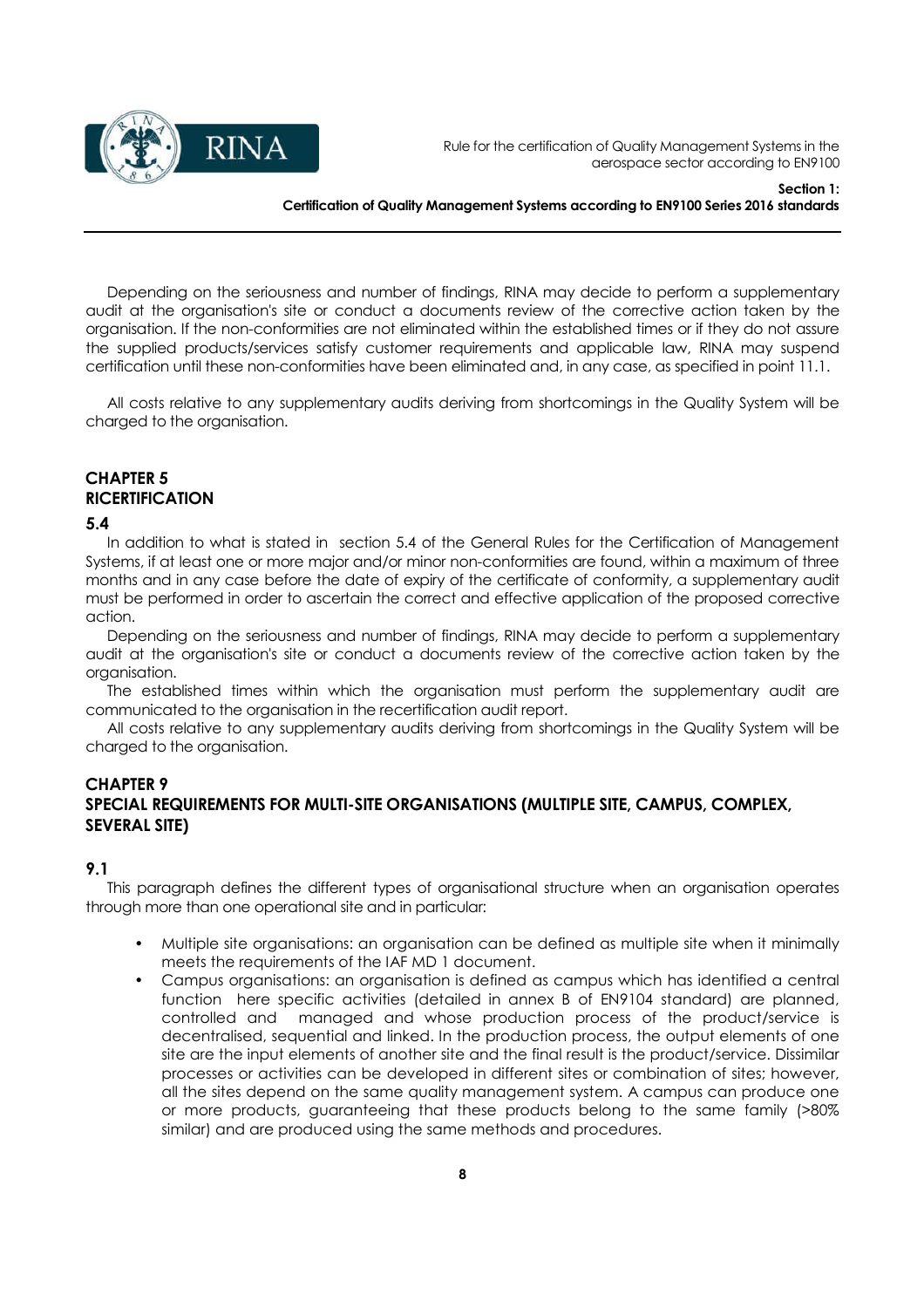

Section 1:

## Certification of Quality Management Systems according to EN9100 Series 2016 standards

- Organizzazioni Several Site: E' definita Several Site, un'Organizzazione che ha identificato una funzione centrale dove specifiche attività (dettagliate in allegato B alla norma EN9104- 1) sono pianificate, controllate e gestite ed è composta da una rete di siti dove i processi di ogni sito non sono sostanzialmente simili (<80% simili); i siti possono operare seguendo o non seguendo le stesse procedure e metodologie che devono essere comunque controllate attraverso un unico sistema di gestione per la qualità. I siti realizzano diversi prodotti/servizi.
- Several site organisations: an organisation is defined as several site which has identified a central function where specific activities (detailed in annex B of EN9104 standard) are planned, controlled and managed and which consists of a network of sites in which the processes of each site are not substantially similar (<80% similar); the sites can operate following or not following the same procedures and methods which must, in any case, be controlled through one common quality management system. The sites produce different products/services.
- Complex organisations: an organisation is defined as complex which has identified a central function where specific activities (detailed in annex B of EN9104 standard) are planned, controlled and managed and which can consist of a combination of multiple site, campus and/or several site organisations.

During the contractual assessment stage, through the information sent by the organisation applying for certification, RINA must identify the type of structure and on the basis of this, define case by case how the certification activities are to be carried out, which will be confirmed during the stage 1 audit.

## 9.2

In the case of certification, regardless of the type of organisational structure, all the sites subject to certification, the head office, all the production sites and any remote sites (e.g.: commercial sites, design centres, etc.) must undergo the stage 2 audit and be audited against the complete and applicable requirements of the quality management standards of the aerospace sector.

Moreover, the stage 1 audit must be performed at the site identified as the headquarters and at a significant number of sites, including the sites which differ in terms of both technology and activities.

In the case of surveillance, if the organisational structure is multiple site, all the sites subject to certification must be audited at least once during the surveillance cycle:

- during the first year of the three-year certification cycle, the head office and 50% of the production sites subject to certification must be audited;
- during the second year of surveillance, the head office and the remaining 50% of the production sites subject to certification must be audited.

In the case of campus, complex or several site organisational structures, on the other hand, all the sites subject to certification must be audited at each surveillance audit.

In recertification, regardless of the type of organisational structure, the head office and all the sites (including the remote sites) subject to certification must be audited against the complete and applicable requirements of the quality management standards of the aerospace sector.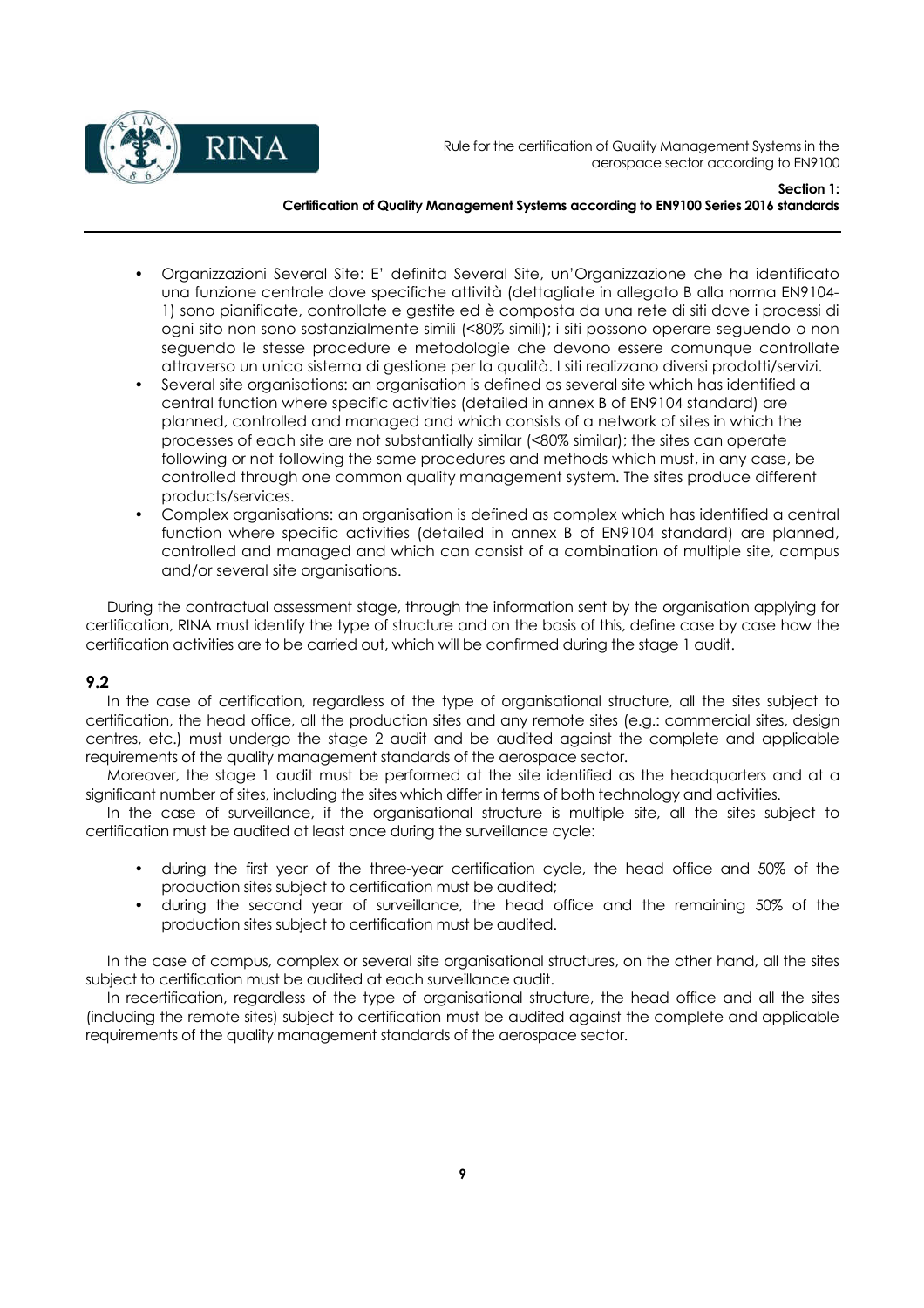

## CHAPTER 10 TRANSFER OF ACCREDITATED CERTIFICATES

## 10.1

In addition to what is stated in section 10.1, transfer of certification always occurs after an audit of the organisation's site as follows:

- if the certificate is to be transferred in the 12 months before its expiry, a complete audit (Stage 1 and Stage 2) is to be carried out;
- if the certificate is to be transferred during the first two years of the certification cycle, an AEA will have to carry out an audit of the organisation's site to confirm validity of the certificate being transferred.

## CAPITOLO 11 SOSPENSION, REINSTATEMENT AND WITHDRAWAL OF CERTIFICATION

## 11.1

The validity of the Certificate of Conformity may be suspended as indicated in the "GENERAL CONTRACT CONDITIONS GOVERNING SYSTEM, PRODUCT AND PERSONNEL CERTIFICATION" and in the following specific cases:

- if the organisation does not allow surveillance or recertification audits to be performed at the requested frequencies;
- if non-conformities are found in the Quality Management System which have not been corrected within the time limits established by RINA and, in any case, not later than 60 days from the date of the audit;
- if the organisation does not observe the deadlines established for the communication of corrective actions, following non-conformities/observations indicated in the audit report;
- if the organisation has made far-reaching changes to its site/s or moves to another site without informing RINA of such changes;
- if the organisation has made significant modifications to its Quality Management System which have not been accepted by RINA;
- the organisation has undergone important re-structuring and has not reported this to RINA;
- if it refuses or obstructs the participation in audits of the observers of the accreditation body and of AIAD-CBMC;
- for evidence that the Quality Management System does not guarantee compliance with the laws and regulations applicable to the activity and/or the site/s;
- notification to the organisation of inadequately managed complaints made by aerospace manufacturer clients;
- payment arrears;
- if the organisation does not define and does not update the data related to the OASIS Administrator throughout the period of validity of the certificate;
- if justified and serious complaints received by RINA are confirmed.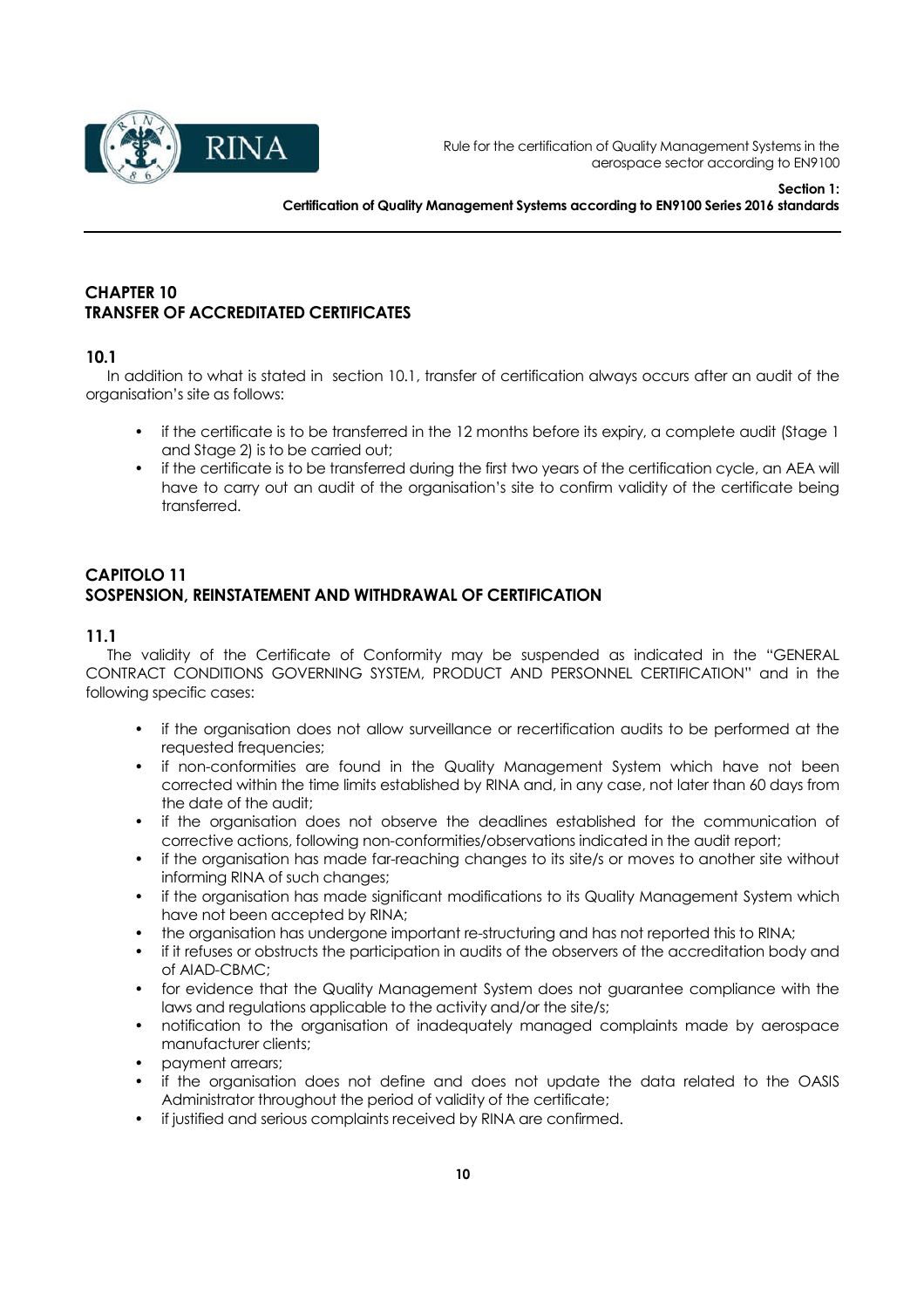

Section 1: Certification of Quality Management Systems according to EN9100 Series 2016 standards

The organisation may also make a justified request to suspend certification, normally for not more than six months and in no case after the date of expiry of the certificate. The recertification audit is to be performed 3 months before the certificate expires.

The suspension will be notified to the organisation in writing, stating the conditions for reinstating certification and the date by which the new conditions are to be complied with.

## CHAPTER 13 CONTRACTUAL CONDITION

In addition to the contents of chapters 20 and 21 of the above document concerning the use of the certification logos, organisations certified according to the EN 9100 scheme can use the SCSA-AIAD (Aerospace Sector Certification Scheme) logo on their letterhead and other company documents, such as invoices and brochures, with the following limits:

- il logo è protetto da Copyright e può essere utilizzato solo per indicare il possesso della certificazione EN 9100 / EN 9110 / EN 9120 da parte dell'Organizzazione
- the logo is protected by copyright and can only be used to indicate the organisation's possession of EN 9100, EN 9110, EN 9120 certification;
- minimum dimensions: sufficient to ensure the wording in the logo remains legible;
- maximum dimensions: no particular requirements;
- Colours: only the original ones.

In addition to the contents of chapter 6.2 of the contractual conditions, access to and consultation of the documents concerning certification/ validation and verification are restricted to the functions involved in the certification/validation and verification procedure and to the organisation in question, as well as to the representatives of Accreditation and Control Bodies such as ACCREDIA, ASD, AIAD, JAA and NAA.

Organisations which apply to RINA for certification authorise the latter to make the information related to the certification, surveillance and recertification process available in the OASIS database; this information is divided into TIER 1 (information related to issue of the certificate) or TIER 2 (information related to audit results, non-conformities, corrective actions, suspensions, etc.).

Should an organisation lose certification according to the EN 9100 scheme, it must immediately inform its clients in the aerospace sector.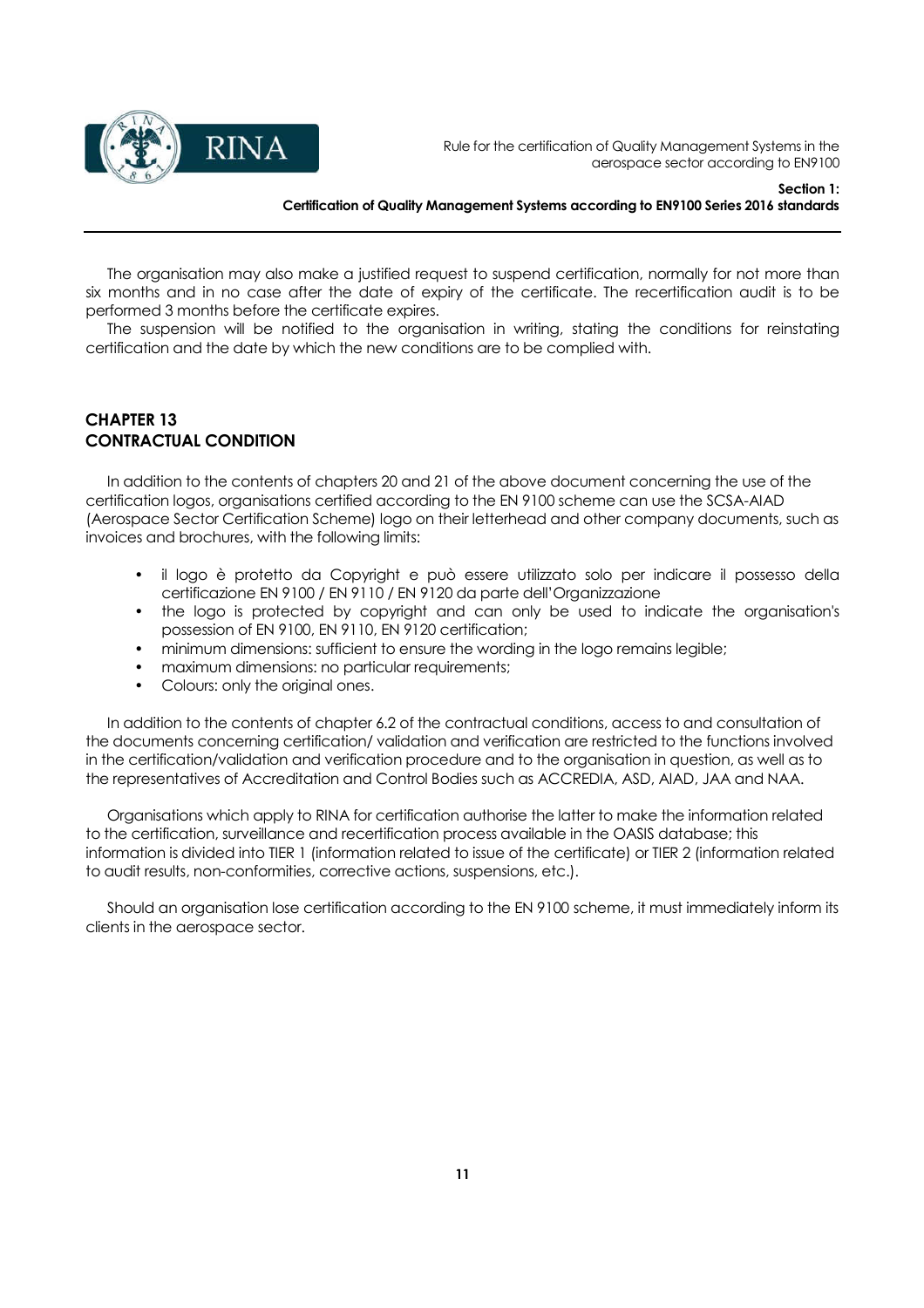

Section 2: Certification of Quality Management Systems according to EN9100 Series 2009 standards

## SECTION 2: RULE FOR THE CERTIFICATION OF QUALITY MANAGEMENT SYSTEMS ACCORDING TO EN9100 SERIES 2009 STANDARDS

Until June 15, 2017 will be able to carry out audits in accordance with the EN9100 series of 2009 standards. For the already certified organizations, who decide to make the surveillance audit / recertification according to the old edition of the 9100 scheme standards, or to the Organization who decide to get certified according to those rules, the contents in section 1 of this Regulation for certification are valid.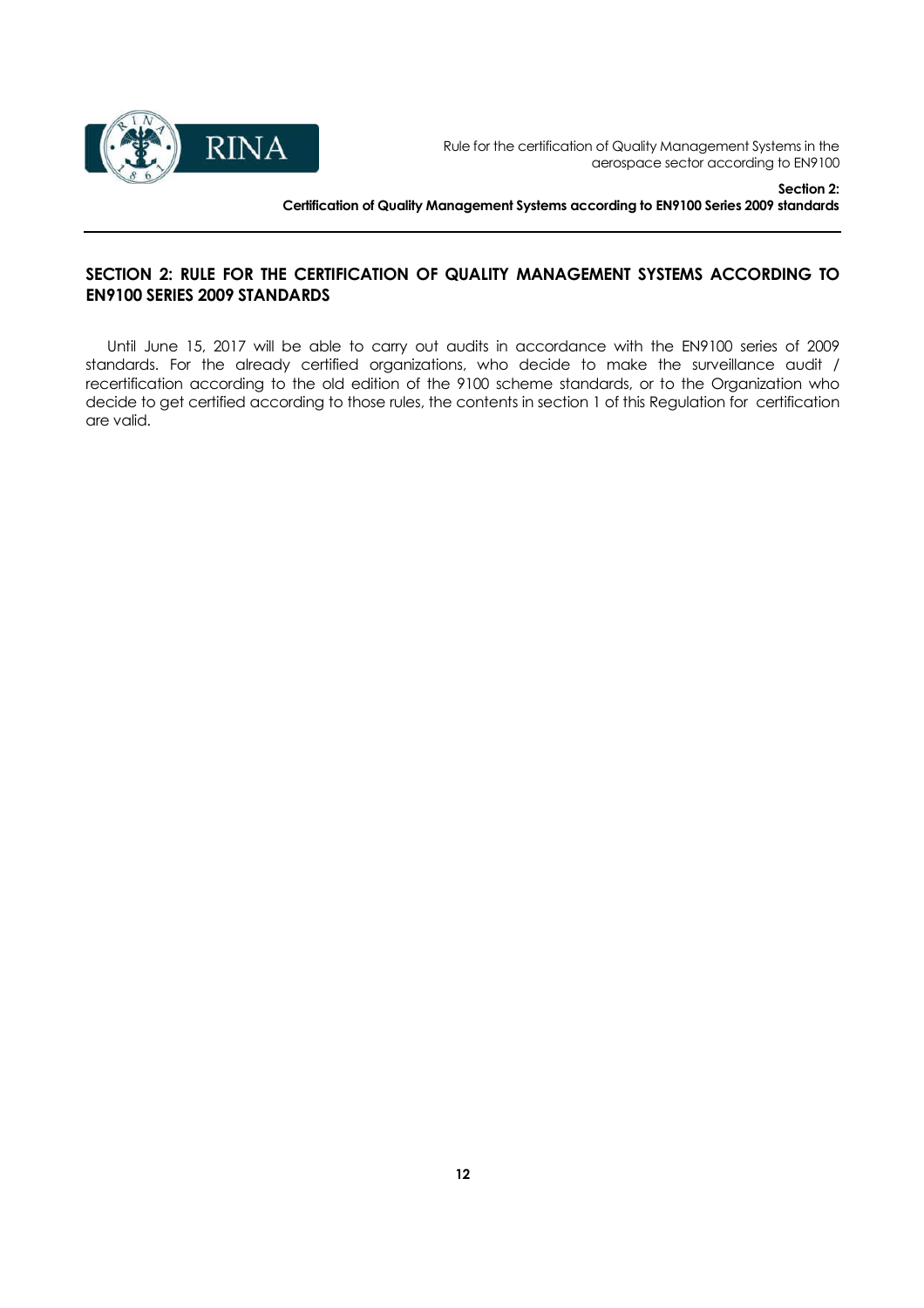

## SECTION 3: TRANSITION OF CERTIFICATION FROM EN9100 SERIES 2009 TO SERIES 2016 STANDARDS

## A.0 - GENERAL

This section applies when an Organization certified in compliance with EN9100 series 2009 standards asks for transition to the new edition of the EN9100 series 2016 standards, following defined as "transition".

To obtain RINA certification in accordance with the new edition of the standards, a Quality Management System must first and henceforth satisfy the requirements of EN9100 series 2016 and the additional requirements of accreditation bodies.

The Organization must demonstrate to have correctly implemented and acted the elements of change, for example it must demonstrate:

- to have considered its context defining the scope of quality management system and planning the management system based on its risks and opportunities

## A.1 – TRANSITION APPLICATION

During the transition period, the certified Organization can decide to perform transition to the new standard:

- 1. during a surveillance audit (with possible audit time increase)
- 2. during a recertification audit
- 3. between two scheduled audits (withcon i tempi di audit calcolati secondo i criteri adottati per l'effettuazione della transizione in concomitanza di un audit di sorveglianza)

As provided by the SR-003 of 12th October, 2016 is not possible perform a transition audit in conjunction with a transfer audit; if the Organization request for it, RINA will carry out the transfer of the certification audit with the issuance of the certificate of conformity and subsequently perform the transition audit.

An authorized representative of the applicant organization has to submit a transition request to RINA.

Upon receiving an application for transition, RINA sends to the Organisation document QMS SELF ASSESSMENT QUESTIONNAIRE FOR TRANSITION that must be filled in all its parts, enclosing any necessary documents.

According to the information written in document QMS SELF ASSESSMENT QUESTIONNAIRE FOR TRANSITION, RINA decides whether it is possible to proceed with transition and, i n the presence of an audit time increase, prepares a specific economic offer for the transition audit.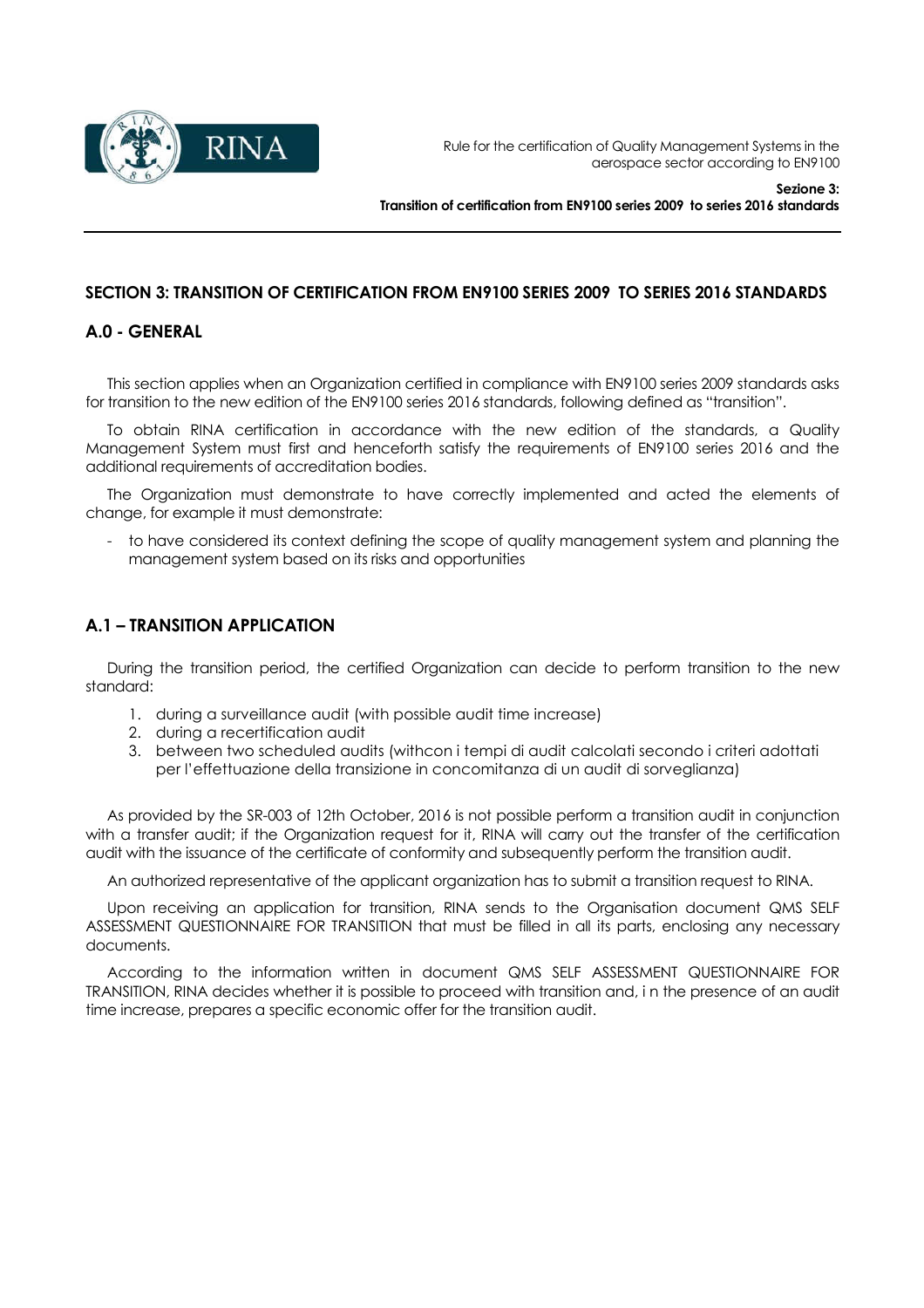

## A.2 – PERFORMANCE OF AUDITS

Transition audit is composed by:

- documental review of the elements of change, based on the "SELF ASSESSMENT QUESTIONNAIRE FOR TRANSITION" and on documented information required by EN9100 series 2016 standards
- on-site audit to assess the fulfilment of new requirements of EN9100 series 2016 standards

With regard to the execution of the audits what is stated in the General Rules for the Certification of Management Systems applies.

During the transition period, if any major non conformities are raised as per EN9100 series 2016 standards and not closed within the terms foreseen by the General Rules for the certification of Management Systems, these non conformities will not negatively affect maintenance of current certification provided that it is obviously verified that the quality management system is always compliant with EN9100 series 2009 standards.

The dates and the extension of the following audits for maintenance of the certification remain the same as per three-year surveillance programme.

## A.3 – ISSUE OF THE CERTIFICATE IN CONFORMITY WITH EN9100 SERIES 2016 STANDARDS

Following the successful outcome of the transition audit and the approval by RINA, a certificate of conformity with new edition of the standard is issued; the validity will be calculated based on the previous certification/recertification decision date.

## A.4 – VALIDITY OF THE CERTIFICATES IN CONFORMITY WITH EN9100 SERIES 2009 STANDARDS

EN9100 series 2009 certificates will expire on 14th September 2018. After the expiry date of its certificate, an Organization that needs to obtain an EN9100 series 2016 certification, must submit a new application for certification following the requirements of the initial certification.